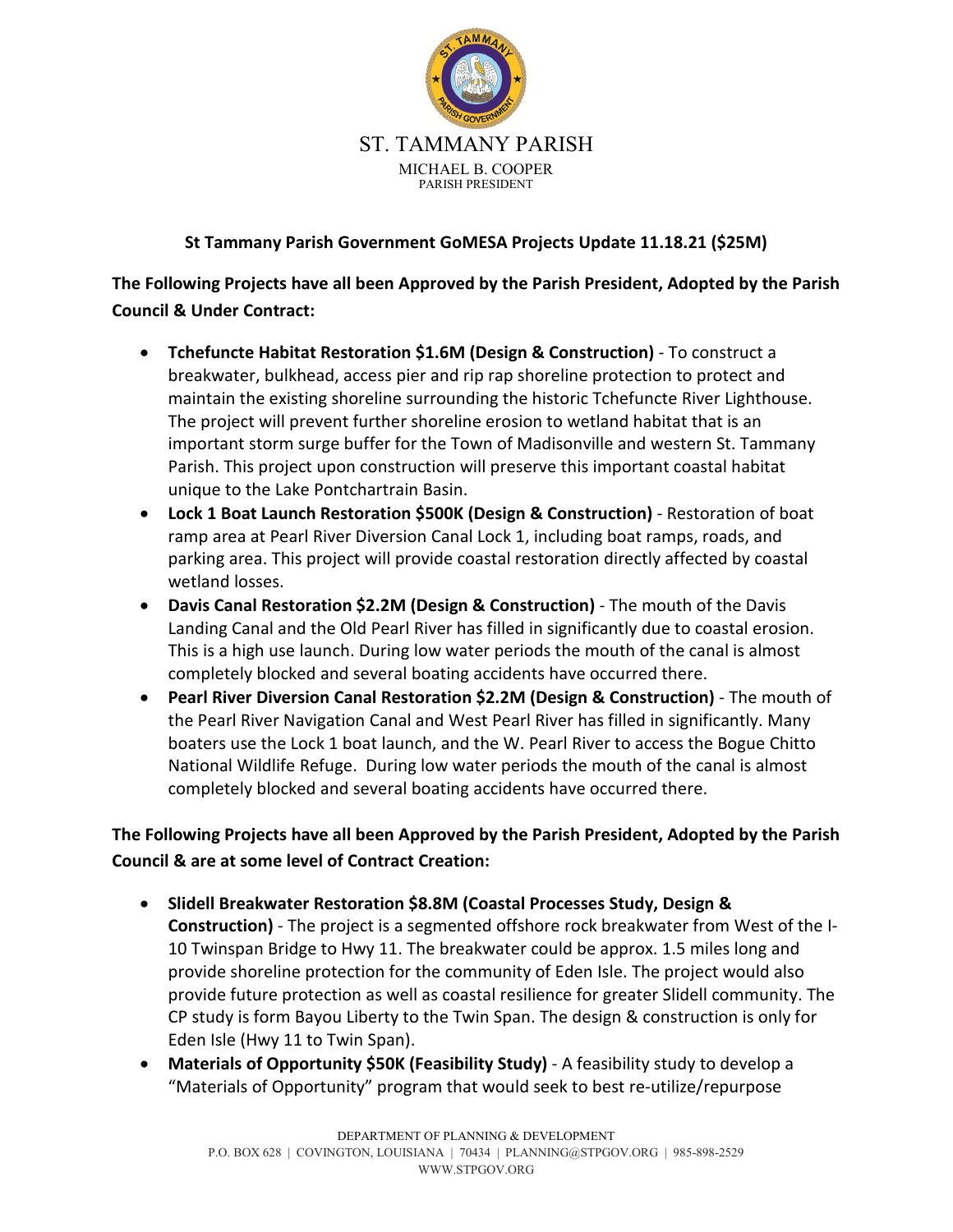various materials, which would otherwise traditionally be discarded or underutilized, for programs or projects throughout the St. Tammany Parish.

- **Wetlands Plan \$300K** To prepare a Wetlands Plan as recommended by the St Tammany Local Coastal Plan. To prevent the further loss or degradation of valuable wetlands. Wetlands are important for their ecological, hydrological, social and economic values and can be a critical part of the environment by supporting a high level of biological productivity and diversity, providing habitat for rare and threatened species, maintaining hydrological regimes, removing nutrients and pollutants, acting as stores for rain and flood waters and supporting human activities and values.
- **Lower Tchefuncte Breakwater Restoration \$3.24M (Design & Construction)** This project is to construct a rock breakwater. It would provide emergency shoreline protection from immediate threats and corrects the natural hydraulic flow of the Tchefuncte River. The breakwater would be the north facing portion of the full peninsula paralleling the river channel. The alignment, shape and elevation will be designed so water will flow over the edge in high water conditions thereby providing land/marsh accretion conditions.
- **Northshore Living Shorelines \$3.3M (Feasibility Study/Design & Demonstration Construction)** - This project is for a feasibility/design project with the option of a demonstration/construction project. The shoreline in these areas have begun to deteriorate rapidly and several breaches exist today. Breaches accelerate marsh erosion/degradation. It would provide protection from wave erosion along these shorelines and provide a natural infrastructure solution (wildlife and fisheries habitat), natural coastal resilience and protection for future march creation projects
- **Slidell Pier Breakwater Restoration \$1.2M (Design & Construction)** To solicit a design proposal with the option for construction. The St. Tammany Fishing Pier was opened to the public in June of 2012, making history as the first public fishing pier in the region since the 1960s. This would add a boat ramp, expand parking, construct a breakwater, de-snag & dredge cove, bulkhead/stabilize shoreline and pier/loading unloading areas.
- **Mandeville Lakefront Wetlands Restoration \$1M (CEA)** A partnership between St Tammany Parish Gov & the City of Mandeville to construct a 1,200 linear foot armored earthen flood protection berm between Lakeshore Drive and Sunset Point Park to provide shoreline protection, restore functional wetlands hydrology and provide water quality benefits associated with routing Galvez Outfall storm water through the restored wetlands. The total cost of the project is projected to be \$3,988,167 with STPG providing \$1M for construction.

## **The Following Project has all been Approved by the Parish President & Adopted by the Parish Council & will be bid out in Jan 2022:**

• **Salt Bayou Marsh Creation \$1.2M (\$800K GoMESA & \$400K CPRA) (Design)** - To create and nourish wetlands in Fritchie Marsh near Salt Bayou. This Conservation and Restoration Partnership funding will result in a shovel ready marsh creation project in an area identified as critical in the CPRA Coastal Master Plan. The project will identify the optimal marsh creation site within Fritchie Marsh, identify a suitable borrow source